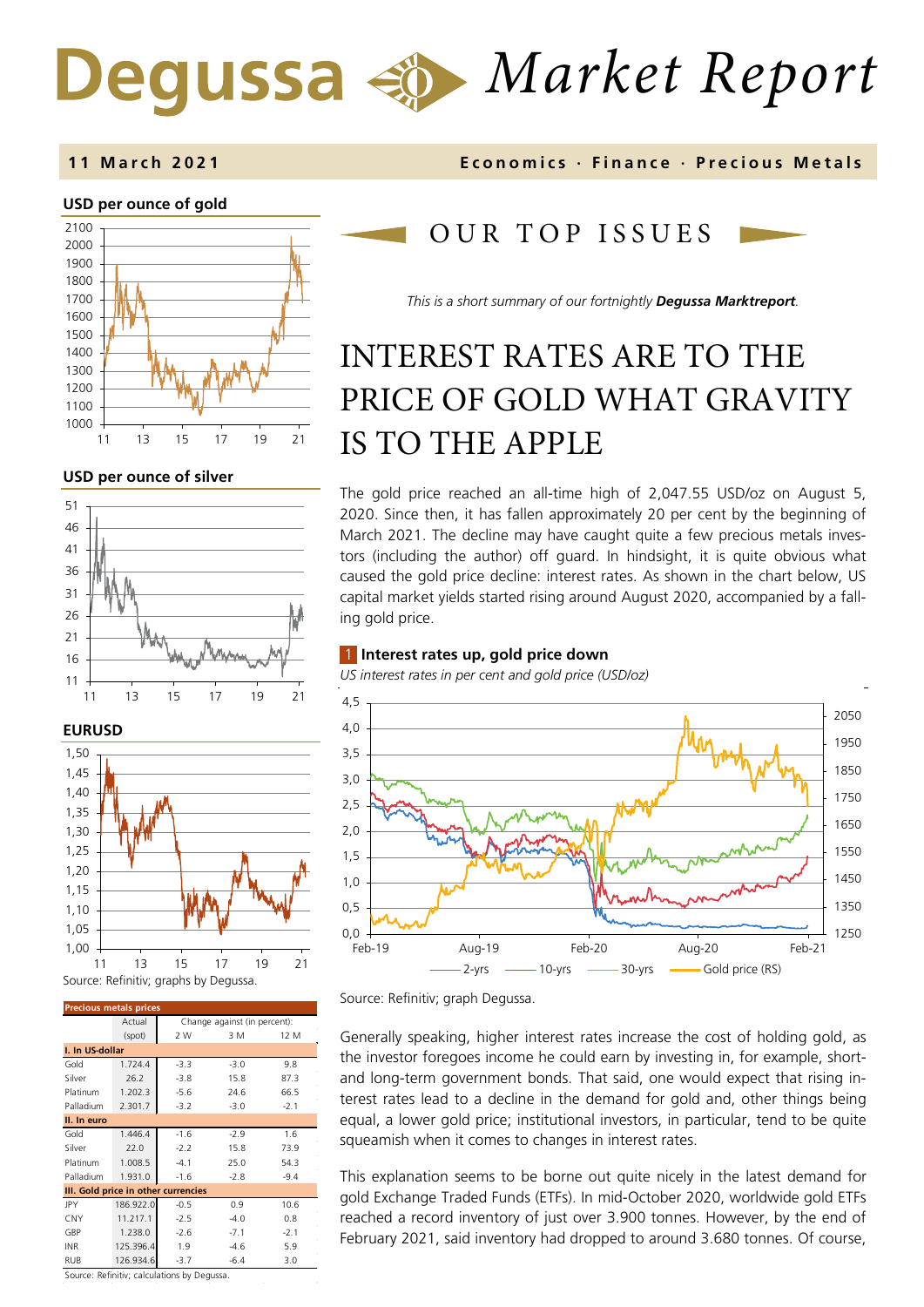

additional factors may have been at work. As things stand, however, the interest rate environment can be expected to play a very important role for the price of gold at this point.

The key question is: How high will the interest rates go? The answer to this question, of course, lies with the Federal Reserve (Fed). The Fed's most pressing concerns are to keep the economy going and to prevent the debt pyramid from collapsing. Against this backdrop, the consideration of higher interest rates does not seem to be on the Fed's wish list. At the same time, maintaining the world's confidence in the Greenback may require somewhat higher rates at some point.

However, the interest rate environment does not necessarily have to continue to pose a challenge to the price of gold. In fact, we would consider the current price of gold to be relatively cheap – when compared with, for instance, the expansion of the money stock (see figure 2). Of course, it cannot be ruled out that the gold price might experience further setbacks in the short run. However, for long-term investors, we believe that the current gold price offers an attractive risk-return profile.

As economies appear to be recovering from politically dictated lockdowns and stock markets are rising sharply, investors should not lose sight of the fact that the ongoing recovery is fuelled by an unprecedented monetary stimulus and serious manipulation of the credit market. It would be a surprise if the currently pursued policies did not create new problems, such as stimulating overconsumption and malinvestment, which will cause major shocks further down the road.

## **Interest rates up, gold price down**

*US money stock M2 (US-dollar bn) and gold price (USD/oz)* 



Source: Refinitiv; graph Degussa. Dotted line: Assuming the Fed monetizes the 1.9 trillion US dollar fiscal package.

As history has convincingly shown, gold acts as portfolio insurance. It cannot be debased by central banks running the printing presses and is not subject to default like bank deposits. When is the best time to buy insurance? The answer is in good times when people feel that central banks will successfully fend off any potentially developing crisis! Those times are already here, or at least we are edging ever closer.

Source: Refinitiv; graphs by Degussa.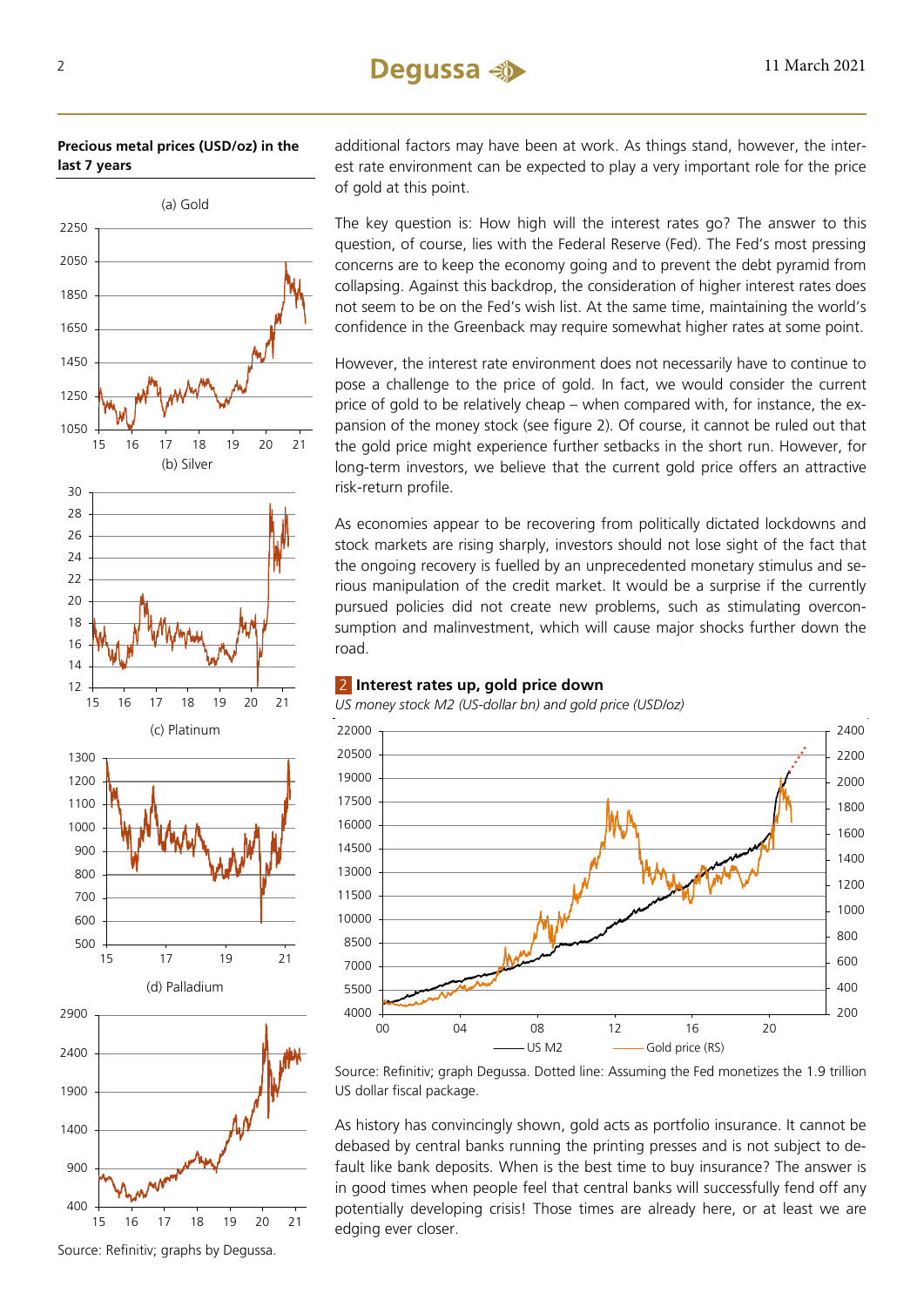## PRECIOUS METALS PRICES

**In US-Dollar per ounce**

|                                            |                              | Gold                 |                      | Platinum<br><b>Silver</b> |                     | Palladium          |                     |                     |  |
|--------------------------------------------|------------------------------|----------------------|----------------------|---------------------------|---------------------|--------------------|---------------------|---------------------|--|
| I. Actual                                  |                              | 1724.6               | 26.2                 |                           | 1202.6              |                    | 2301.8              |                     |  |
| II. Gliding averages                       |                              |                      |                      |                           |                     |                    |                     |                     |  |
| 10 days                                    |                              | 1730.1               |                      | 26.4                      | 1186.3              |                    |                     | 2357.0              |  |
| 20 days                                    |                              | 1768.9               |                      | 26.9                      | 1221.5              |                    |                     | 2363.7              |  |
| 50 days                                    |                              | 1823.6               |                      | 26.5                      | 1146.5              |                    |                     | 2358.2              |  |
| 100 days                                   |                              | 1845.4               |                      | 25.5                      |                     | 1049.8             |                     | 2350.7              |  |
| 200 days                                   |                              | 1860.4               |                      | 24.2                      |                     | 965.8              |                     | 2247.9              |  |
| III. Estimates for end 2021<br>(1)         |                              | 2448<br>42           |                      | 47<br>80                  | 6                   | 1272               |                     | 2710<br>18          |  |
| <b>Band width</b><br>(1)                   | Low<br>1750<br>$\mathcal{I}$ | High<br>2684<br>56   | Low<br>23.0<br>$-12$ | High<br>55.1<br>111       | Low<br>950<br>$-21$ | High<br>1472<br>22 | Low<br>2280<br>$-1$ | High<br>2910<br>26  |  |
| V. Annual averages<br>2017<br>2018<br>2019 |                              | 1253<br>1268<br>1382 |                      | 17.1<br>15.8<br>16.1      | 947<br>880<br>862   |                    |                     | 857<br>1019<br>1511 |  |

## **In Euro per ounce**

|                                            | Gold                                   | <b>Silver</b>                               | <b>Platinum</b>                           | Palladium                                 |  |
|--------------------------------------------|----------------------------------------|---------------------------------------------|-------------------------------------------|-------------------------------------------|--|
| I. Actual                                  | 1446.9                                 | 22.0                                        | 1009.0                                    | 1931.2                                    |  |
| II. Gliding averages                       |                                        |                                             |                                           |                                           |  |
| 10 days                                    | 1437.3                                 | 21.9                                        | 985.4                                     | 1958.2                                    |  |
| 20 days                                    | 1464.6                                 | 22.3                                        | 1011.3                                    | 1957.3                                    |  |
| 50 days                                    | 1504.7                                 | 21.9                                        | 946.3                                     | 1946.0                                    |  |
| 100 days                                   | 1533.1                                 | 21.1                                        | 871.2                                     | 1952.7                                    |  |
| 200 days                                   | 1573.3                                 | 20.4                                        | 814.9                                     | 1898.6                                    |  |
| III. Estimates for end 2021<br>(1)         | 2044<br>41                             | 39<br>79                                    | 1062<br>5                                 | 2263<br>17                                |  |
| <b>Band width</b><br>(1)                   | High<br>Low<br>1470<br>2260<br>56<br>2 | Low<br>High<br>19.0<br>46.6<br>$-13$<br>112 | High<br>Low<br>800<br>1240<br>$-21$<br>23 | High<br>Low<br>1920<br>2450<br>27<br>$-1$ |  |
| V. Annual averages<br>2017<br>2018<br>2019 | 1116<br>1072<br>1235                   | 15<br>13<br>14                              | 844<br>743<br>770                         | 760<br>863<br>1350                        |  |

Source: Refinitiv; calculations and estimates Degussa. Numbers are rounded.

 $(1)$  On the basis of actual prices.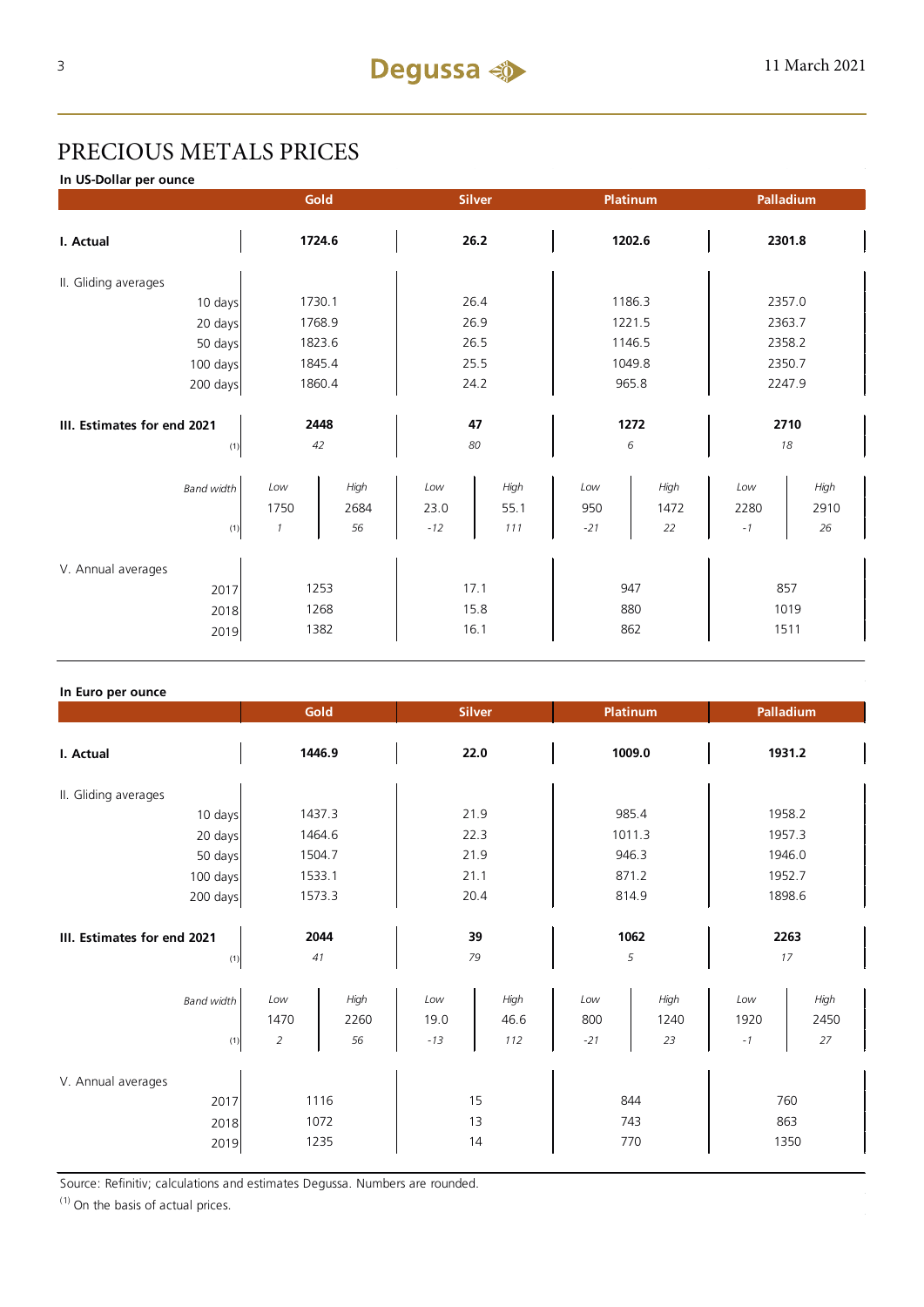## BITCOIN, PERFORMANCE OF VARIOUS ASSET CLASSES

## **Bitcoin in US dollars**



## **Performance of stocks, commodities, FX and bonds**

(a) In national currencies (b) In euro





Source: Refinitiv; calculations by Degussa.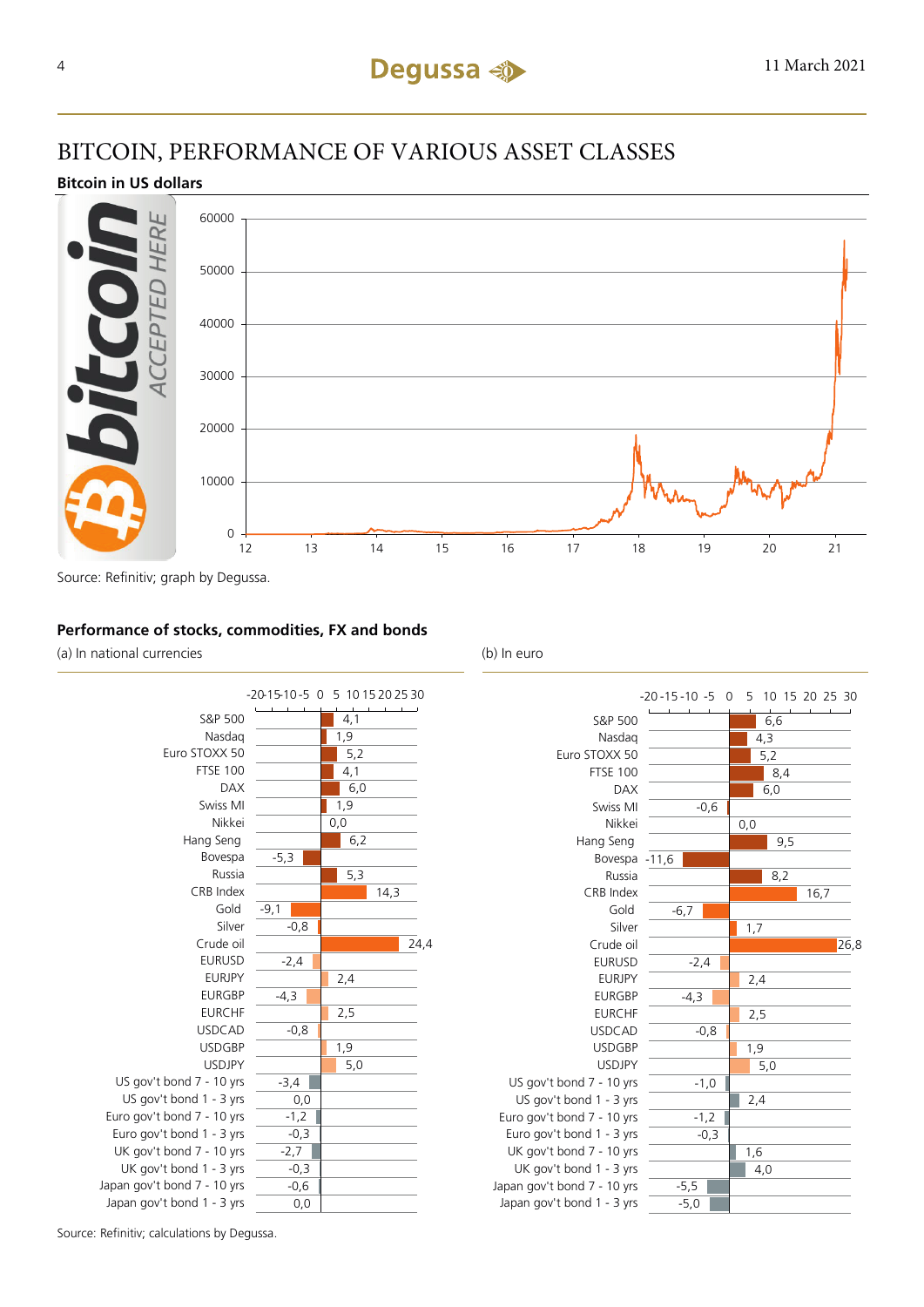## 11 March 2021 Interest Rates are to the Price of Gold What Gravity is to the Apple 25 February 2021 The Dangers Of Digital Central Bank Money 11 February 2021 Gold Is Not In Bubble Territory 28 January 2021 It Is High Time To Buy Gold And Silver 14 January 2021 The Great Gold And Silver Bull Market Is On 17 December 2020 Gold Against US-Dollar Risk. A Value Proposition 3 December 2020 Keep Your Cool – And Physical Gold And Silver 19 November 2020 It is Going to be Wild. Hold on to Physical Gold 5 November 2020 For In Fire Gold Is Tested 22 October 2020 The Policy of Inflating Everything, Not Only The Price Of Gold 8 October 2020 President Trump Is Good For Gold, Or Isn't He? 24 September 2020 Get Physical With Gold 10 September 2020 The Inflation Threat And The Case For Gold 27 August 2020 We Need Sound Money To Regain and Defend Our Liberties 13 August 2020 Gold And Silver Prices Are Set To Trend Even Higher 30 July 2020 The Big Short In Official Currencies 16 July 2020 "World Gold Price" Hits A New Record 2 July 2020 Some Things You Need To Know About Money 4 June 2020 Gold in Times of Economic Crisis and Social Revolution 20 May 2020 First the Money Supply Shock, Then the Inflation Shock 7 May 2020 Be Aware of What Inflation Really Is 23 April 2020 The Undesirable Effects of the Corona-Virus Relief Package 9 April 2020 The Boom And Bust Theory That Does Not Crash 26 March 2020 With Mega Bail Outs, Governments Are The Big Winners 12 March 2020 The Truth About Money – Past, Present, Future 27 February 2020 Inflation Policy And Its Supporters 13 February 2020 Gold-ETFs Versus Physical Gold: Difference Matters 30 January 2020 Do Not Think The Era Of Boom And Bust Has Ended 23 January 2020 Bull Markets, No Bubble Markets: Gold And Silver In 2020 19 December 2019 The Inflation Sham 5 December 2019 Why the Feared Crash Keeps Us Waiting 21 November 2019 Asset Price Inflation and the Price of Gold 7 November 2019 ETFs Drive Gold Demand 24 October 2019 The Inflationary Supply Of Unbacked US Dollars And The Price Of Gold 10 October 2019 Let's Get Physical With Gold And Silver 26 September 2019 The US Dollar Beast 12 September 2019 The Inflationary Tide That Lifts all Boats but One 29 August 2019 The Disaster of Negative Interest Rate Policy 15 August 2019 The Gold Bull Market Is Back

## **Articles in earlier issues of the** *Degussa Market Report*

Issue Content

The Degussa Marktreport (German) and the Degussa Market Report (English) are available at: **www.degussa-goldhandel.de/marktreport/**